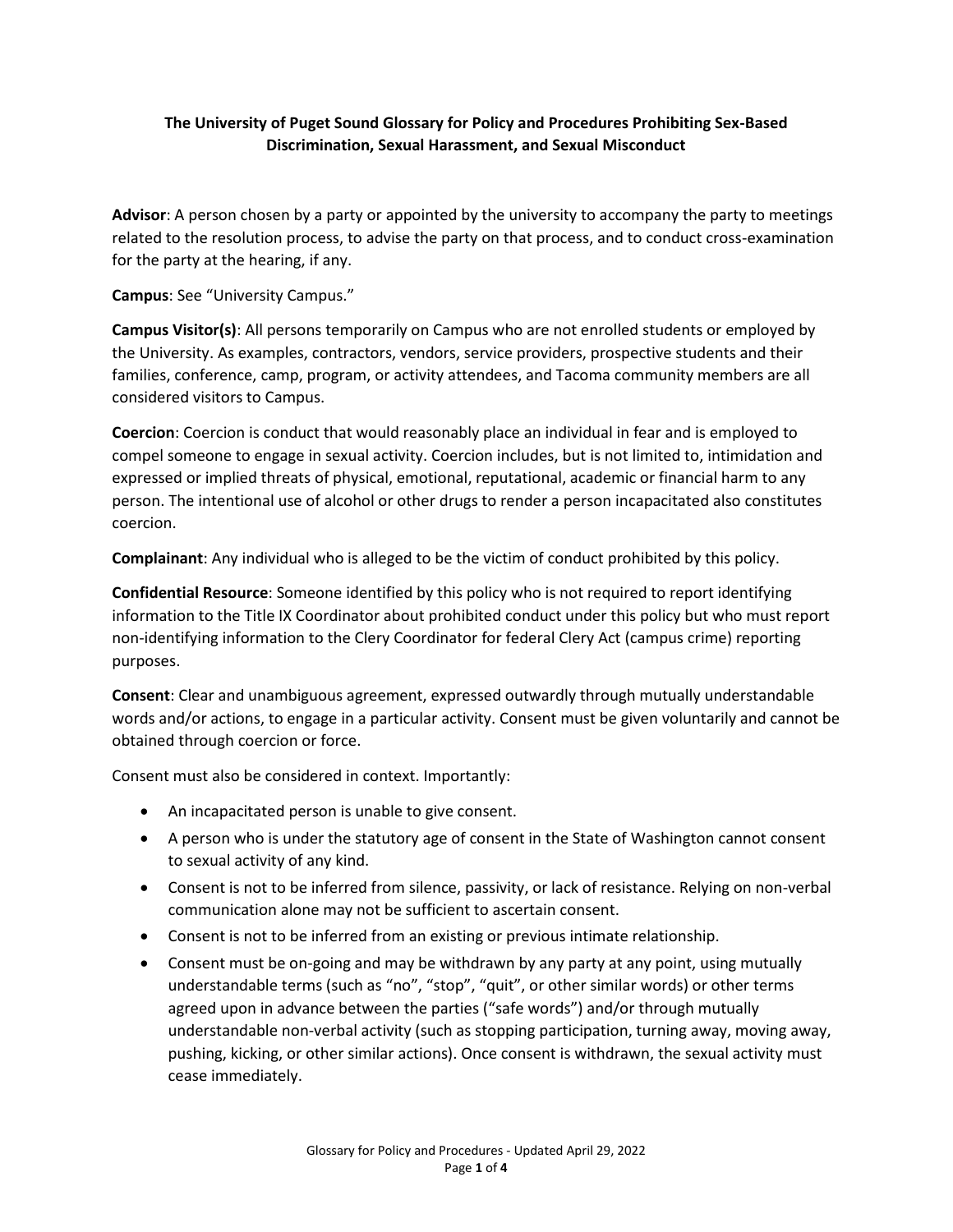Consent must be given at the time of the sexual activity. Consent to engage in one sexual activity is not consent to engage in a different sexual activity or to engage in the same sexual activity on a later occasion.

**Day**: A business day when the university is in normal operation.

**Education Programs and Activities**: Includes locations, events, or circumstances in which the university exercises substantial control over both the Respondent and the context in which the harassment occurs.

**Final Determination:** A conclusion by a Hearing Officer or other decision-maker based on a preponderance of the evidence that the alleged conduct did or did not violate the policy.

**Finding**: A determination by an investigator, Hearing Officer, or other decision-maker based on a preponderance of the evidence that the conduct did or did not occur as alleged (i.e. "finding of fact").

**Force**: The use of physical violence and/or physical imposition to gain sexual access. Force also includes threats, intimidation (implied threats), and coercion that is intended to overcome resistance or produce consent for sexual activities (e.g., "Have sex with me or I'll hit you," "Okay, don't hit me, I'll do what you want.").

Silence or the absence of resistance alone is not consent. Consent is not demonstrated by the absence of resistance. While resistance is not required or necessary, it is a clear demonstration of non-consent.

**Forcible Fondling**: The touching of the private body parts of another person (buttocks, groin, breasts) for the purpose of sexual gratification, forcibly and/or against that person's will (non-consensually), or not forcibly or against the person's will in instances in which the Complainant is incapable of giving consent because of age or because of temporary or permanent mental or physical incapacity.

**Forcible Rape**: Penetration, no matter how slight, of the vagina or anus with any body part or object, or oral penetration by a sex organ of another person, without the consent of the Complainant.

**Forcible Sodomy**: Oral or anal sexual intercourse with another person, forcibly and/or against that person's will (non-consensually), or not forcibly or against the person's will in instances in which the Complainant is incapable of giving consent because of age or because of temporary or permanent mental or physical incapacity.

**Formal Complaint**: A document submitted or signed by the Complainant or signed by the Title IX Coordinator alleging a policy violation by a Respondent and requesting that the University investigate the allegation(s).

**Formal Grievance Process**: A method of formal resolution designated by the university to address conduct that falls within the Policy Prohibiting Sex-Based Discrimination, Sexual Harassment, and Sexual Misconduct, and which complies with the requirements of the Title IX regulations (34 CFR §106.45).

**Grievance Process Pool**: Any Investigators, Hearing Officers, appeal officers, and Advisors who may perform any or all of these roles (though not at the same time or with respect to the same case).

**Hearing Officer**: An individual who has decision-making authority within the university's Formal Grievance Process.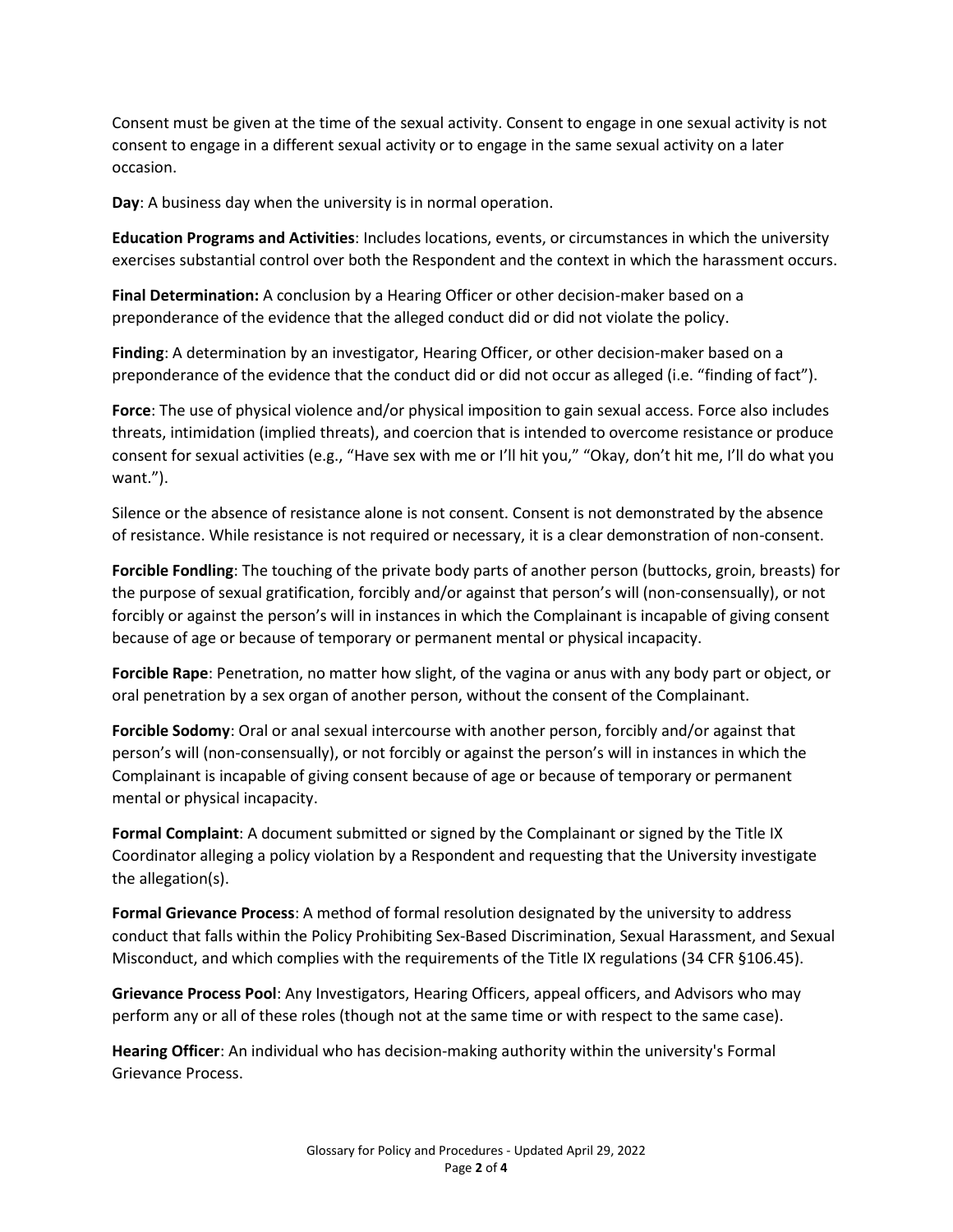**Incapacitation**: Incapacitation occurs when someone cannot make rational, reasonable decisions because they lack the capacity to give knowing/informed consent (e.g., to understand the "who, what, when, where, why, or how" of their sexual interaction).

A person cannot consent if they are unable to understand what is happening or if they are disoriented, helpless, asleep, or unconscious, for any reason, including by alcohol or other drugs.

A Respondent violates this policy if they engage in prohibited activity with someone who is incapacitated, and therefore incapable of giving consent. It is a defense to a policy violation that the Respondent neither knew nor should have known the Complainant to be physically or mentally incapacitated. "Should have known" is an objective, reasonable person standard which assumes that a reasonable person is both sober and exercising sound judgment.

Incapacitation is determined through consideration of all relevant indicators of an individual's state and may result from a temporary or permanent physical or mental health condition, involuntary physical restraint, and/or the consumption of incapacitating drugs. It is not synonymous with intoxication, impairment, blackout, and/or being drunk.

**Informal Resolution**: An alternate resolution mechanism such as mediation (either together or separately), usually before a formal investigation takes place; or when a Respondent accepts responsibility for violating policy, and desires to accept a sanction and end the resolution process (similar to above, but usually occurs post-investigation).

**Investigator**: The person or persons charged by the university with gathering facts about an alleged violation of this Policy, assessing relevance and credibility, synthesizing the evidence, and compiling this information into an investigation report and file of directly related evidence.

**Notice**: An employee, student, or third-party informs the Title IX Coordinator or other Official with Authority of the alleged occurrence of harassing, discriminatory, and/or retaliatory conduct.

**Official with Authority (OWA)**: An employee of the university who has the ability to address and correct prohibited behaviors and/or retaliation.

**Parties**: Includes the Complainant(s) and Respondent(s), collectively**.**

**Privileged Resource**: Someone who is not required to report any information about any conduct prohibited under this policy to the Clery Coordinator or the Title IX Coordinator as long as the Privileged Resource received the information while performing in their official capacity (though they may still be required by law to report information to law enforcement in certain circumstances).

**Reasonable Person**: A person in the same or similar circumstances and with similar identities. In applying a reasonable person standard, the university assumes that a reasonable person is both sober and exercising sound judgment.

**Remedies**: Actions taken after final determination that are directed to the Complainant and/or the community and designed to address safety, prevent recurrence, and restore access to the university's educational programs and activities or workplaces.

**Respondent**: Any individual who is reported to be the perpetrator of conduct prohibited by this policy, including sexual harassment or sex-based discrimination.